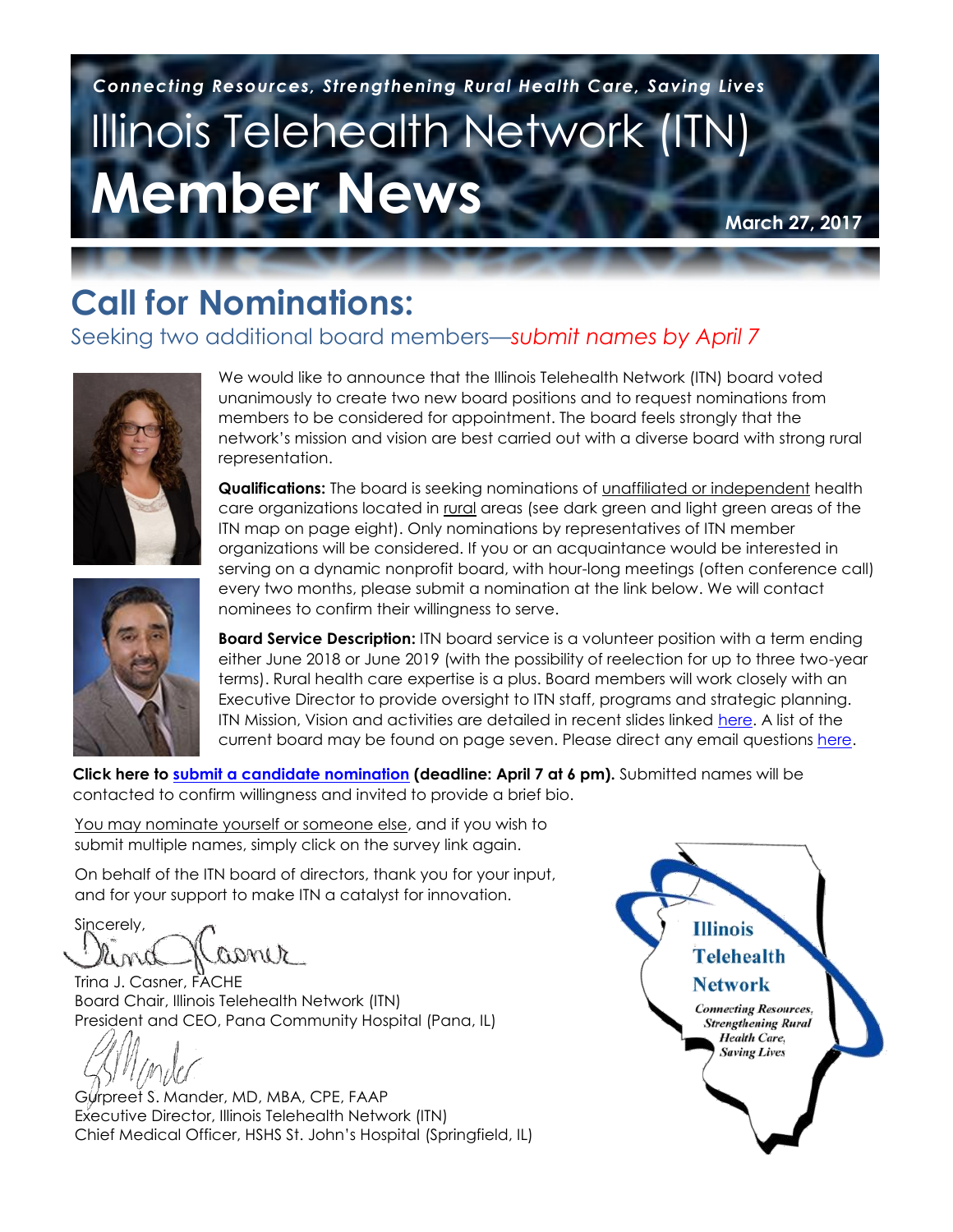# **SAVE THE DATE**

### **ITN Annual Meeting: June 16, 2017**

Mark your calendars for the fourth Illinois Telehealth Network (ITN) Annual Member Meeting, which will be held from 9 am to 3 pm at the historic [Chiara Center](http://www.chiaracenter.org/index.cfm?pID=3523) at 4875 LaVerna Road, in Springfield, Illinois. ITN Members, Advisors and CEOs that signed the MOU will have opportunities to dialogue with project leaders overseeing tele-stroke, tele-nicu, tele-icu, tele-peds, tele-psychiatry, tele-hospitalist, virtual urgent care, and remote telehealth monitoring services.

Attendees will receive status reports on projects, participate in planning, provide input on philanthropy and grant development strategy, and have opportunities to sign up for key committees to drive innovations and plan pilots. The annual ITN Telemedicine Pioneer Award will be presented to recognize an exceptional rural innovation.

Board members will announce the names of two additional ITN board members and provide an update on ITN's 501(c)(3) incorporation. The meeting will include an overview of the latest innovations, reimbursement and state telemedicine legislation. Lastly, new ITN staff positions will be announced if awarded a HRSA Rural Health Network Development grant.



*A view of the histori[c Chiara Center](http://www.chiaracenter.org/index.cfm?pID=3523) in Springfield, Illinois. During the ITN Annual Meeting, the Chiara [Heritage Museum](http://hospitalsisters.org/index.cfm?pID=3645) in Poverello Hall will be open to attendees, and a 30-minute private tour of the [church](http://www.chiaracenter.org/index.cfm?pID=3525) will be available to anyone interested at the end of the day.*



**Network Planning Pioneers:** This group photo, taken October 13, 2015 at HSHS St. John's Children's Hospital in Springfield, Illinois, includes some network members that created a governance committee to work with HMA consultants and legal counsel to formalize bylaws and establish a process for an ITN board election. This work, and a fiveyear strategic plan, was supported by a second HRSA Rural Health Network Planning grant. In June 2017, ITN celebrates its fourth birthday!

### **Strategic Plan & Bylaws**

ITN Members voted unanimously on 12/9/16 to make ITN documents "open source" to help support other emerging networks. The following documents are linked in DropBox (it is not necessary to create an account to download documents):

- **Five-Year Strategic Plan** (updated in May 2016) may be found [here.](https://www.dropbox.com/s/lyln64v1zdnx4z0/ITN%20Strategic%20Plan%20%2805-01-2016%29.pdf?dl=0)
- **Bylaws** (Approved 8/30/16) may be found [here.](https://www.dropbox.com/s/o3y851pwxvo23nq/ITN%20Bylaws%20DropBox.pdf?dl=0)

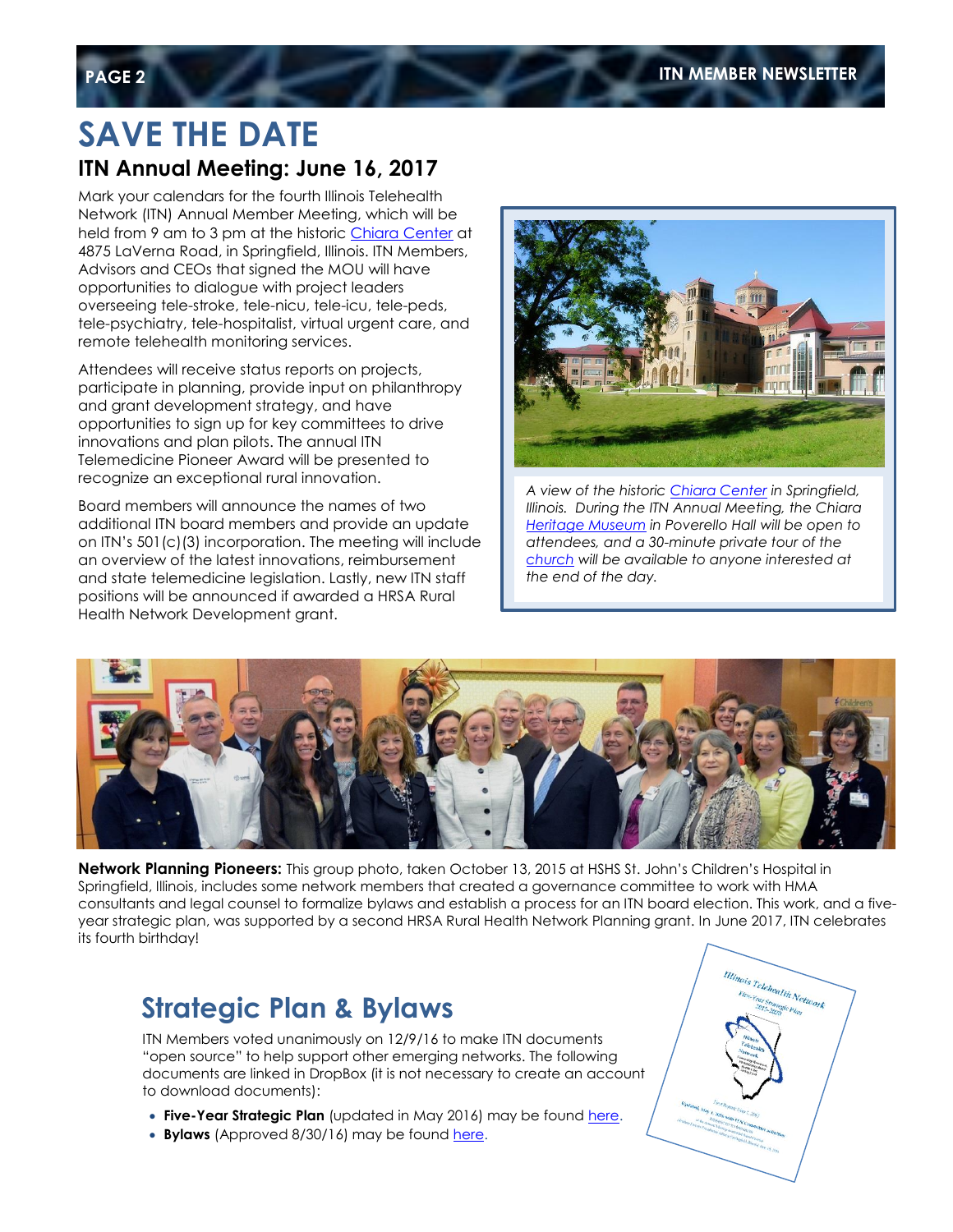# **Milestone: 1,500 Tele-Stroke Patients**

### **Less than three-minute average neuro specialist response times**

In the first three years of the new tele-stroke program, more than 1,500 emergency room patients received care from a neurology specialist that may have been hundreds of miles away. Led by **HSHS St. Elizabeth's Hospital (Belleville)** and **HSHS St. John's Hospital (Springfield)**, telestroke services are provided to 14 mostly rural sites. In addition, average neuro specialist consult response times are an average of three minutes or less!

Alison Kennedy, MHA, BSN, RN, SCRN, LSSBB, Director of Clinical Service Lines, HSHS St. Elizabeth's Hospital (Belleville), explained: "Stroke is a leading cause of death and disability, but in rural EDs, tele-stroke can save lives by providing rapid videoconference access to stroke specialists." She added, "These specialists evaluate patients for tPA, a clot-busting drug that can reduce death and disability from stroke (tPA must be administered within a few hours after stroke symptoms begin)."

CT scans and other tests are also shared electronically in a tele-stroke consultation. Current ITN member hospitals with 24/7 tele-stroke emergency department coverage include:

- 1. Boyd Memorial Hospital (Carrollton)
- 2. Carlinville Area Hospital (Carlinville)
- 3. Hillsboro Area Hospital (Hillsboro)
- 4. HSHS St. Elizabeth's Hospital (Belleville)
- 5. HSHS Good Shepherd Hospital, formerly Shelby Memorial Hospital (Shelbyville)
- 6. HSHS Holy Family Hospital, formerly Greenville Regional Hospital (Greenville)
- 7. HSHS St. John's Hospital (Springfield)
- 8. HSHS St. Joseph's Hospital (Highland)
- 9. HSHS St. Joseph's Hospital (Breese)
- 10. HSHS St. Anthony's Memorial Hospital (Effingham)
- 11. HSHS St. Mary's Hospital (Decatur)
- 12. HSHS St. Francis Hospital (Litchfield)
- 13. Mason District Hospital (Havana)
- 14. Pana Community Hospital (Pana)

"Sometimes rural communities have no physicians with specialty stroke training," explained Chris Schmidt, BSN, RN, ITN Network Director, and Regional Stroke and Telemedicine Nurse Coordinator at HSHS St. John's Hospital. "Our tele-stroke program allows rural hospitals to have 24/7 emergency access to stroke specialists."

Chris added, "It's so gratifying to be able to extend this virtual reach to save lives and reduce disability from stroke in rural communities."



In addition to serving on the ITN Board, **Alison Kennedy, MHA, BSN, RN, SCRN, LSSBB**, is Director of Clinical Service Lines, HSHS St. Elizabeth's Hospital (Belleville)



**Chris Schmidt, BSN, RN,** ITN Network Director. Chris serves as the Regional Stroke & Telemedicine Nurse Coordinator, HSHS St. John's Hospital.

A draft news release announcing this important milestone will be prepared by ITN and distributed to each of the telestroke organizations. For news release information, contact David.Mortimer@hshs. org.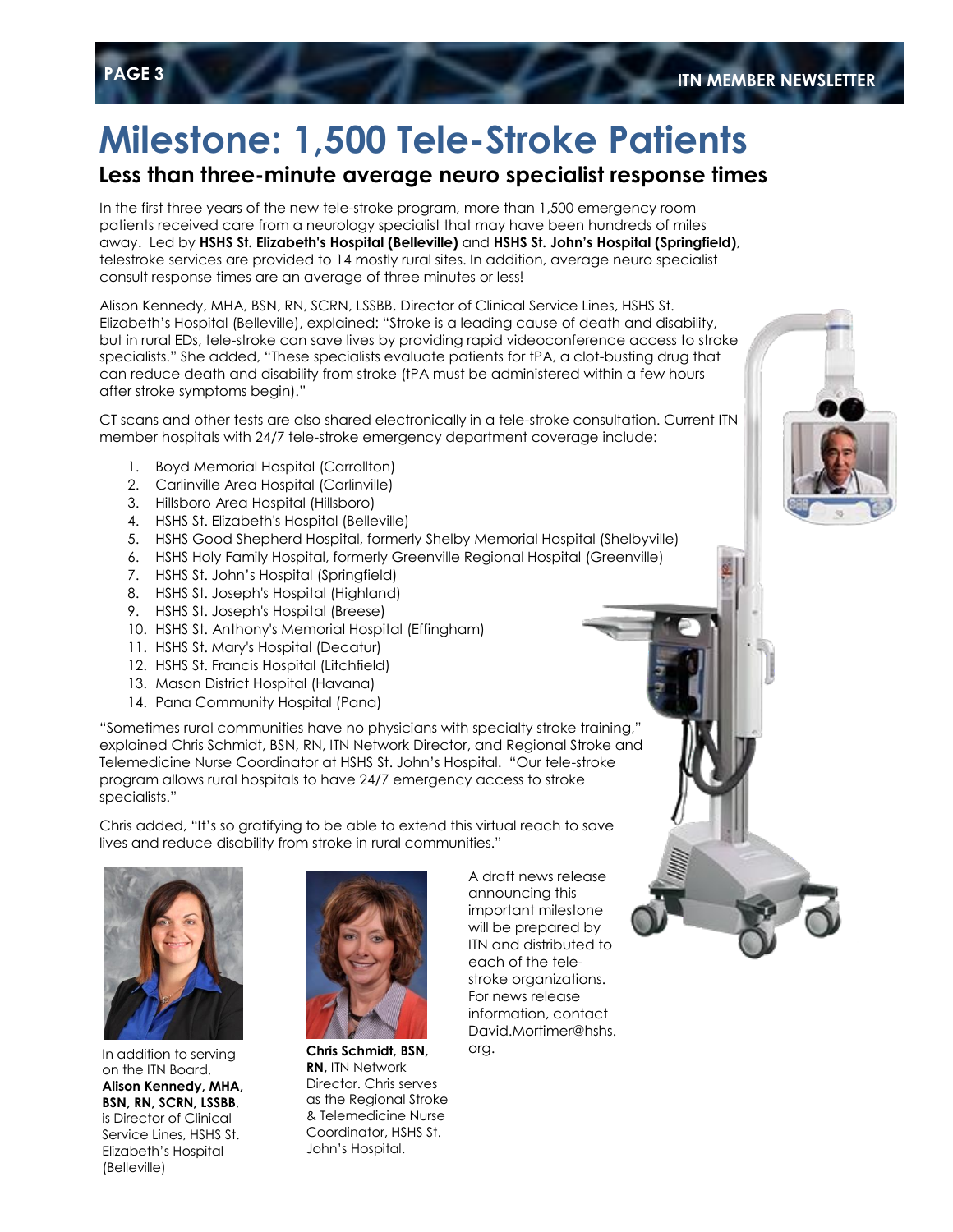



*Jeaneene Gesell, Anytime Care Service Line Manager at HSHS Medical Group*

### **Increased Access to Care ITN Member Presenting at Prestigious Conference**

*Jeaneene Gesell, Anytime Care Service Line Manager at HSHS Medical Group, an ITN Member, will be presenting on the virtual urgent care pilot called [www.Anytimecare.com](http://www.anytimecare.com/) at the upcoming American Medical Association (ATA) international conference and tradeshow. The April 23-25 conference bills itself as the world's largest telehealth innovation and networking event and will be held in Orlando, Florida.*

The presentation is titled, "Turning the Consumer into the Patient: Marketing for Health Systems to Drive Virtual Clinic Utilization" and will take place on April 25 from 12:45 to 1:45 pm. For the schedule, clic[k here.](https://www.eventscribe.com/2017/ATA/agenda.asp?h=Full%20Schedule&BCFO=A|GP|MG|O|P|PF|PL|S|SP|W|X|CC|ES|NP) Registration information is [here.](http://www.ata2017.org/home/registration/) *ITN members interested in attending at the ATA member rate, or securing access to ATA practice manual and other electronic resources, should contact [David.Mortimer@hshs.org.](mailto:David.Mortimer@hshs.org)* Recorded ATA conference presentations are also available online by subscription.

# **ITN Member Profile: Marketing Telemedicine**

#### **Tipping Point: A Steep Virtual Urgent Care Patient Visit Trend**

Virtual urgent care is not a new service line, but just a new delivery mechanism—a new way to facilitate a patient and provider encounter. Even so, sometimes it can take a year or two before a new delivery mechanism takes off. According to Jeaneene Gesell, Anytime Care Service Line Manager at HSHS Medical Group, an ITN Member, "Public visit volume doubled in the quarter that we opened Anytimecare access to Hospital Sisters Health System (HSHS) employees." She added, "We believe patient volume spiked after opening up the service to HSHS employees as a part of their benefit package (at no cost). This has led to colleagues trying it out, having a very good experience and recommending it to their own personal network of family, friends and even patients. As a result, many HSHS colleagues have become strong champions of the quality and convenience of the service." Although actual numbers are proprietary, the trend line below shows brisk traction in the market.

Two patient stories help explain the high patient satisfaction and recommend rates:

- "My family was traveling and in a hotel on Christmas Eve, and one of us had a thumb with a tiny papercut from a few days earlier that had become infected, hot, slightly red and so painful that it had to be elevated and it made it impossible to even sleep! One tap on the Anytimecare iPhone app and we were registering and in a virtual waiting room. Within minutes we were speaking with a very helpful doctor, diagnosed, and had an antibiotic prescription called in to a Walgreens around the corner from our hotel. We continued with our holiday travels without interruption and the thumb was better in two days."
- "My wife and I were very worried when our fourmonth-old baby had vomited several times throughout the night after nursing. At 4 a.m., we were considering taking her into the Emergency Department due to concerns of illness and dehydration. Instead, we used the Anytimecare app. Within minutes, I was explaining our situation to a provider. The provider asked me a few questions and quickly determined that an Emergency visit was unnecessary unless the condition became worse. The provider was kind, reassuring, and alleviated our concerns. We all went back to sleep and in the morning our baby was better. I am a huge advocate of Anytimecare, and thankful to have easy access to such a valuable resource."

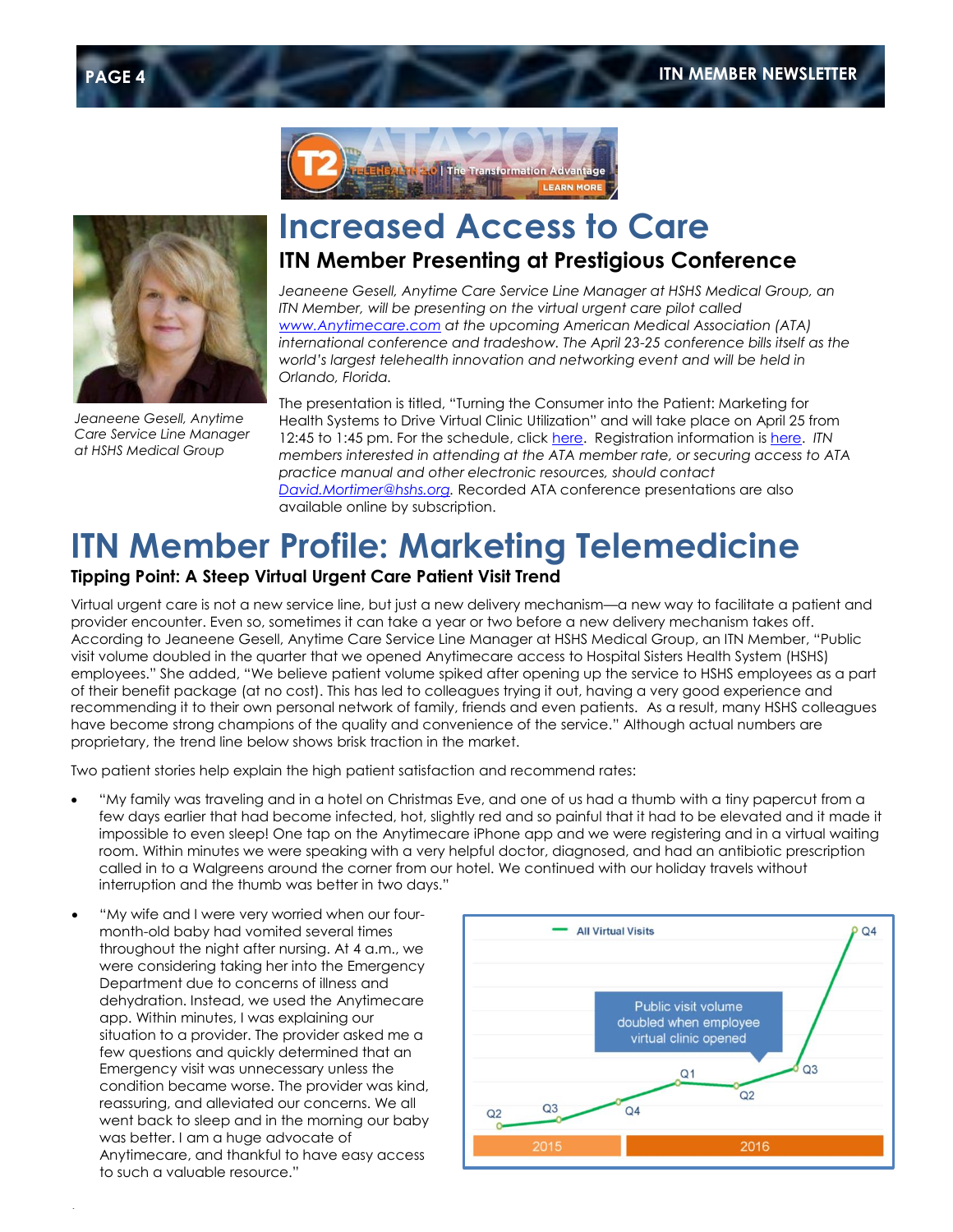# **New Programs Deployed**

#### **Tele-Peds, Tele-NICU & Tele-Hospitalist Patient Encounters**

Using the same equipment that is already being used in Emergency Departments for tele-stroke, ITN members are working together to design and deploy new patient services:

- **Tele-NICU** went live at **HSHS St. Mary's Hospital (Decatur)** in September 2016
- **Tele-Peds:** Made possible by the new **SSM Cardinal Glennon** Emergency Department pediatric physician coverage at **HSHS St. Elizabeth's' Hospital (Belleville)**, this new service will be provided to smaller community hospitals nearby, including **HSHS St. Joseph's Hospital (Breese)** and also **HSHS St. Joseph's Hospital (Highland)**.
- A **Tele-Hospitalist** program at **HSHS St. Anthony's Medical Center (Effingham)** was launched in February 2017.
- **Tele-NICU** went live at **HSHS St. Joseph's Hospital (Breese)** supported by **SSM Health Cardinal Glennon** providers. This program uses telemedicine to bring remote care provided by **SLUCare Physician Group** neonatologists directly to Breese. By using enhanced video and audio technology, neonatal patients are able to receive immediate, real-time, remote consultation and evaluations. (A photo of the February 2017 ribbon cutting and blessing celebration is below.)



#### **Emergency Treatment for the Smallest Patients:**

Just hours after the February 2017 ribbon cutting and blessing celebration, Dr. David Neighbors received a Tele-NICU consultation request to treat an infant with a serious cardiac condition. The infant was stabilized, transferred and successfully treated in a timely manner as a result of this collaboration.

### **Network Resources ITN Advisor Profile: NCHN**

ITN is a new member of the **National Cooperative of Health Networks Association [\(NCHN\)](http://www.nchn.org/about-nchn/mission-vision.html)**, a national association of health networks and strategic partners with a mission to support and strengthen health networks. NCHN serves as an ITN Advisor, and provides resources, board development and leadership summits, and support to networks in any stage of development. Resources include:

- [Annual Conference](http://2017conference.nchn.org/) (April 25-27) in Bozeman, MT. Note: if you would like to attend at our ITN member rate, contact David.Mortimer@hshs.org
- Linking members and resources, and facilitating communication and information sharing
- Sharing expertise, best practices, and providing meaningful program opportunities
- Developing and maintaining dynamic leadership
- Advocating for member needs and interests on a national level
- Ensuring the financial stability and sustainability of the organization

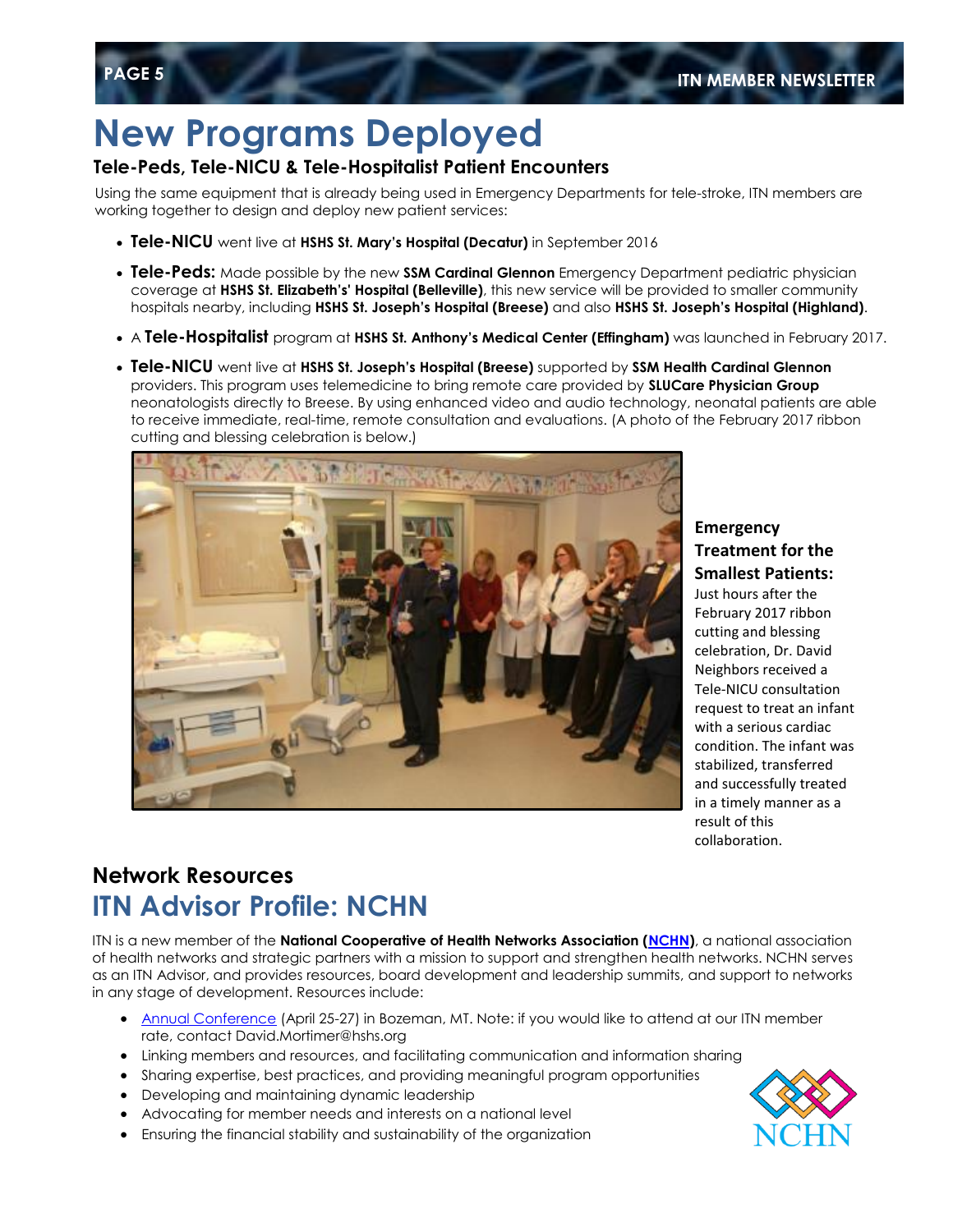### **Education, Outreach & Sharing Innovations Supporting Rural Health**

ITN has received many invitations to share its network planning journey with groups in Illinois, Wisconsin, Minnesota and Indiana, and even national resource centers. Members voted unanimously on 12/9/16 to make ITN documents "open source" to help support other emerging networks. Recent and upcoming educational and outreach activities include:

- ITN representatives will present at the **Indiana Rural Health Association** Annual Conference on June 13 and 14, on, "Leveraging Economies of Scale with a Multi-Stakeholder Rural and Urban Telehealth Network in Illinois."
- A panel that included the ITN board chair presented on February 28 at the Trailblazer Initiative Meeting of the **Illinois Critical Access Hospital Network** (ICAHN). Panelists included: Trina Casner, FACHE, Illinois Telehealth Network (ITN) Board Chair, President and CEO, Pana Community Hospital; Chris Schmidt, RN, BSN, ITN Network Director, Regional Stroke & Telemedicine Nurse Coord., HSHS St. John's Hospital; Julie Edwards, ITN Outreach Director, CONNECT Outreach Representative, HSHS St. John's Hospital; David Mortimer, MDiv, ITN Administrative Director, Director, Innovation Institute, Hospital Sisters of St. Francis Foundation. Panelist spoke on, "Leveraging Economies of Scale to Support Virtual Healthcare Opportunities for Rural Patients." Slides are available [here.](https://www.dropbox.com/s/duw8g3bv55fhpn0/ICAHN%20Trailblazer%20ITN%20Slides%202-28-17%20%28final%29.pdf?dl=0)
- An [essay](http://oncenterblog.weebly.com/on-center-blog/from-silos-to-bridges-collective-action-to-build-rural-health-care-capacity) published by the **National Rural Health Resource Center**, titled, "From Silos to Bridges: Collective Action to Build Rural Health Care Capacity," examines the ITN and network development.









### **Telehealth Reimbursement Guidance** CPT Codes for CY 2017

CMS published its 2017 fact sheet bulletin and guidance on Telehealth reimbursement. This eight-page overview includes all the telehealth CPT codes and information for originating sites, distant site practitioners, and inpatient and outpatient telehealth services. The full PDF document may be found online [here.](https://www.cms.gov/Outreach-and-Education/Medicare-Learning-Network-MLN/MLNProducts/downloads/TelehealthSrvcsfctsht.pdf)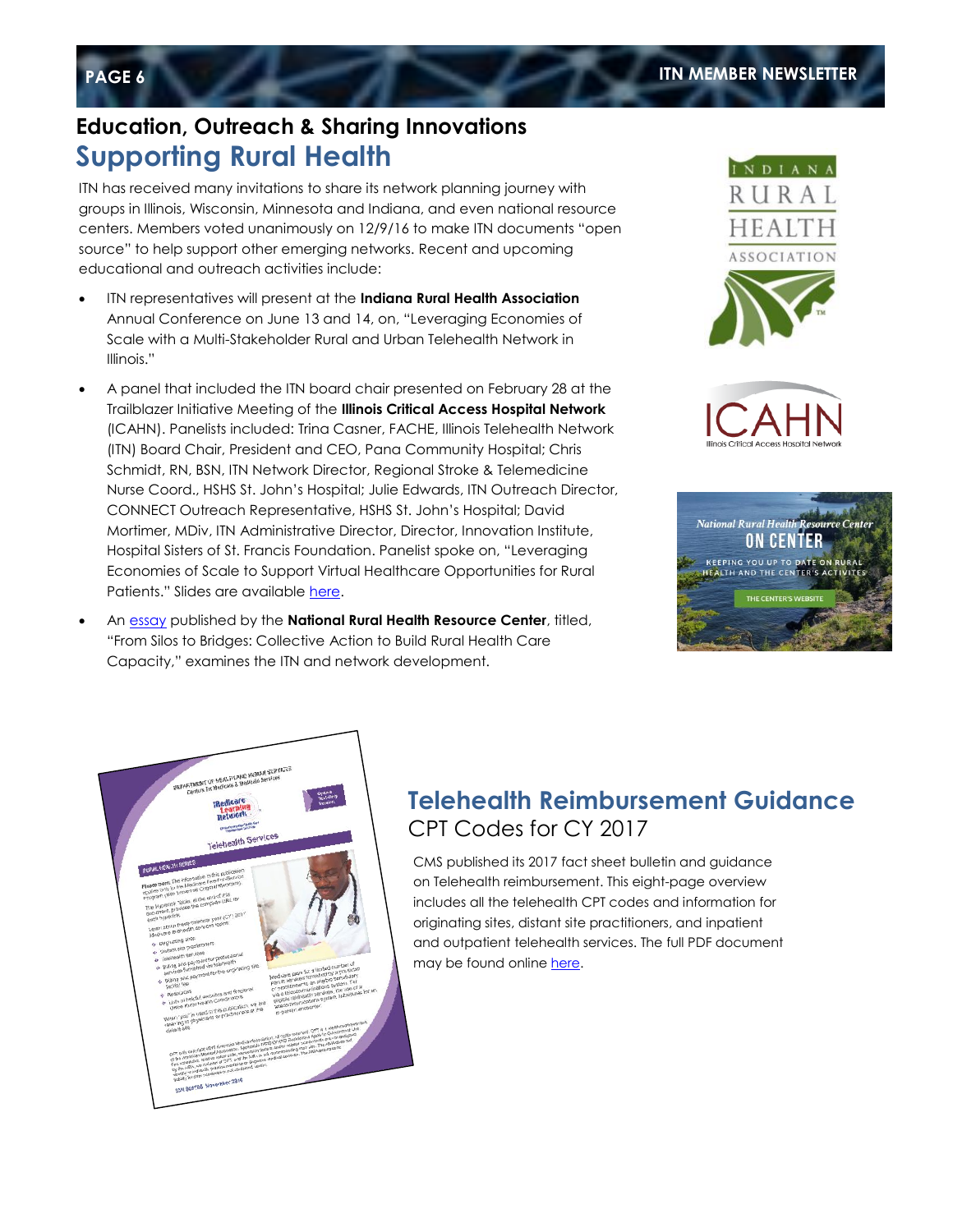# **ITN Board and Officers**

The ITN board will announce two new board members at the June 16 annual meeting. Current board members (from left to right) are:



- 1. Alison Kennedy, Director of Clinical Service Lines, HSHS St. Elizabeth's Hospital (Belleville)
- 2. Dr. Charles Lucore, CEO, HSHS St. John's Hospital (Springfield)
- 3. **Secretary:** Meredith Barnes, RN, BSN, Clinical IT Specialist, *HSHS Good Shepherd Hospital, formerly Shelby Memorial Hospital (Shelbyville)*
- 4. **Vice Chair:** David Imler, Board Chair, Hillsboro Area Hospital (Hillsboro)
- 5. **Chair:** Trina Casner, CEO, Pana Community Hospital (Pana)
- 6. Daniel Perryman, CEO, HSHS St. Mary's Hospital (Decatur)
- 7. **Treasurer:** Patricia Fischer, formerly CEO, HSHS St. Francis Hospital (Litchfield), and now COO, HSHS St. John's Hospital (Springfield)
- 8. **Executive Director** (*ex officio*): Gurpreet Mander, MD, Chief Medical Officer, HSHS St. John's Hospital (Springfield)

# **Your ITN Support Staff**

- **Dr. Gurpreet Mander,** ITN Executive Director, CMO, HSHS St. John's Hospital [Gurpreet.Mander@hshs.org](mailto:Gurpreet.Mander@hshs.org)
- **Chris Schmidt**, ITN Network Director; Regional Stroke & Telemedicine Nurse Coord., HSHS St. John's Hospital [Chris.Schmidt@hshs.org](mailto:Chris.Schmidt@hshs.org)
- **Maria Clark**, ITN Finance Director; HSHS St. Francis Hospital (Litchfield, IL) [Maria.Clark@hshs.org](mailto:Maria.Clark@hshs.org)
- **Julie Edwards**, ITN Outreach Director; CONNECT Outreach Representative, HSHS St. John's Hospital [Julie.Edwards@hshs.org](mailto:Julie.Edwards@hshs.org)
- **David Mortimer**, ITN Administrative Director; Innovation Institute Director, Hospital Sisters of St. Francis Foundation [David.Mortimer@HSHS.org](mailto:David.Mortimer@HSHS.org) cell: 217.381.5483

### **ITN Mission & Vision**

#### **The network's mission and vision are articulated in the ITN [Strategic Plan](https://www.dropbox.com/s/lyln64v1zdnx4z0/ITN%20Strategic%20Plan%20%2805-01-2016%29.pdf?dl=0)** (p. 7):

- **Mission:** ITN promotes the capacity of Members to improve access to health care, in rural, underserved and disadvantaged communities, through the application of telehealth and telemedicine solutions.
- **Vision:** ITN will connect and share resources, strengthen rural health care and save lives.